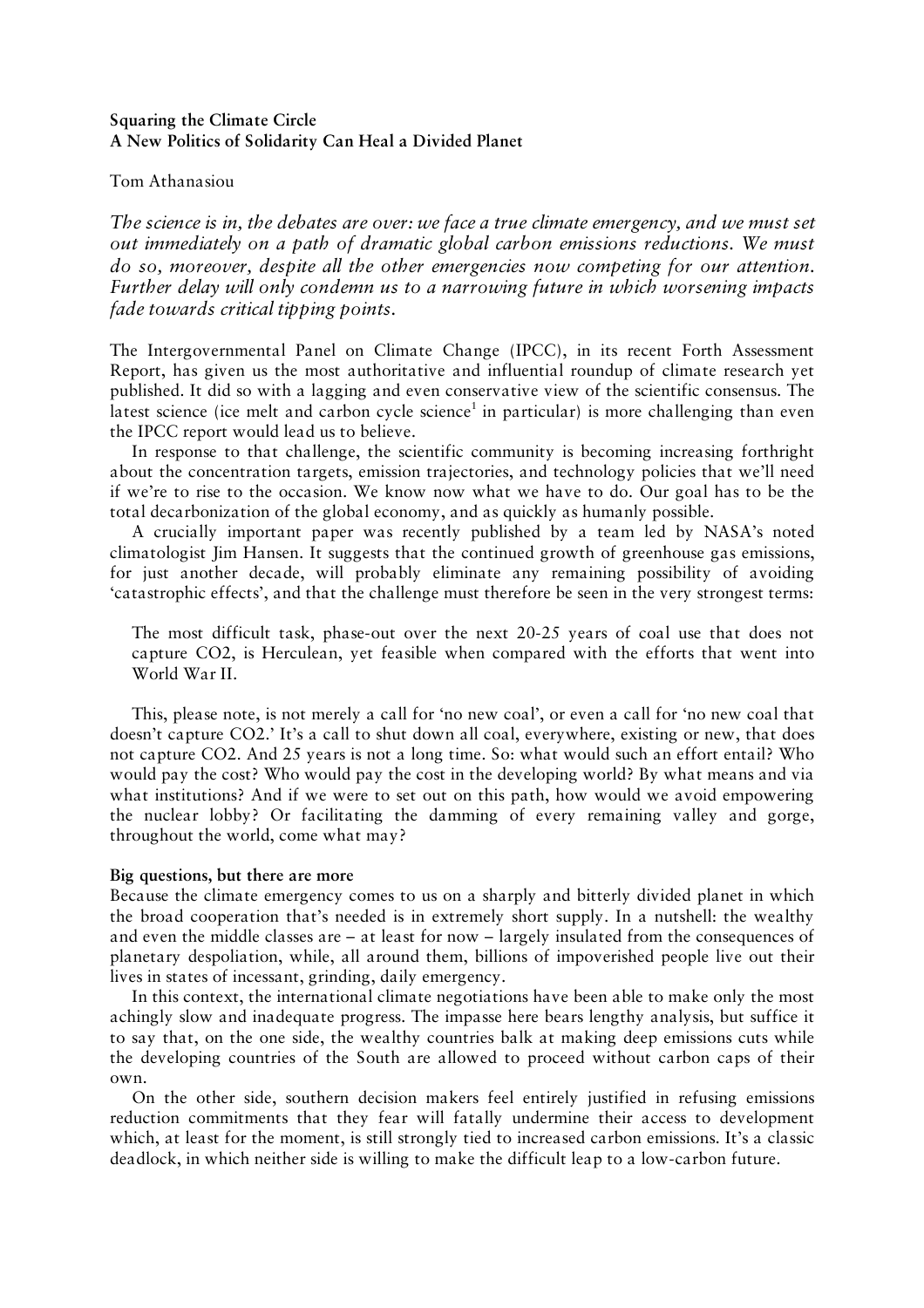To break this impasse, large-scale technological progress on low-carbon energy is absolutely necessary. But the climate agenda must also be broadened to encompass the development crisis and, more particularly, the realities of the rich-poor divide. The extremely rapid global emissions reductions that we need are quite impossible without the South's earnest, fullycommitted participation, but such a commitment will elude us as long as decarbonisation undermines, or even threatens to undermine, the southern development process.

In all this, of course, 'development' must be redefined. But even more importantly, any climate treaty that does not explicitly protect, and enable, the efforts of the poor and aspiring around the world to escape poverty and achieve a dignified level of material life is doomed to failure. There's no choice between climate protection and human development; we shall have both, or we shall have neither.

The situation is illustrated by Figure 1, which tells a story as simple as it is significant. Think of it as involving a bit of science, a bit of conjecture, and a bit of arithmetic.

The *top line is the science*. It represents the emergency emissions pathway needed to avoid a global climate catastrophe. The pathway drawn here gives us a reasonable likelihood of keeping total planetary warming below 2°C – the most widely cited threshold of 'dangerous climate change'. On this pathway – and there's no denying its ambition – global emissions peak by 2020 and then decline 80% by mid-century. Yet even so we would suffer considerable climate risks and a roughly 20-35% probability of overshooting the 2°C line.3 This trajectory cannot, by any means, be said to be 'safe'.

The *bottom line is conjecture*. It's not entirely far-fetched to suppose that the wealthy countries will make extremely ambitious domestic cuts. Thus, the bottom line supposes that all Annex 1 countries – chiefly the US, Canada, Europe, and Russia – manage to reduce their emissions as quickly and as deeply as Al Gore, for example, has called for in the US. It shows a 90% reduction in emissions (below 1990) by 2050 in all those countries, and by so doing it illustrates (as the area under the curve) the still-significant portion of the small remaining global carbon budget that the North would consume even if it were to follow this extremely ambitious course of emissions reductions.

If the North managed such a feat, what would it imply in the South? Here's where we come to the arithmetic, and thus to the middle line, which is produced by subtracting the bottom line from the top.

Thus, the *middle line shows how much emissions space would be left for the South*. And it's not much. In fact, to hold this line, the South would need to somehow develop along a path that peaks by 2020, and then begins to decline while its people, on average, are still quite poor. And this is precisely the challenge of climate stabilization in our very bitterly divided world. Because, as things stand today, nothing like this is likely to happen.

These three pathways, taken together, pose the central question of global climate politics: what sort of climate regime can enable this kind of future?

#### **Squaring the circle**

'It always seems impossible until it's done' – Nelson Mandela. The climate challenge demands that we find *transparently fair* ways of dividing the 'burdens' and 'efforts' of the global greenhouse transition, between nations and within them. To show how this could be done, EcoEquity and the Stockholm Environment Institute have developed the Greenhouse Development Rights (GDRs) framework,<sup>4</sup> which is designed to support rapid global decarbonisation while, at the same time, safeguarding the right of all people everywhere to reach a reasonable, and sustainable, level of human development.

More particularly, the GDRs framework was developed under the premise that if the rich do not provide the technology and finance needed to drive an emergency program of clean energy development in the South, there's little hope of avoiding a global climate catastrophe.

Greenhouse Development Rights builds upon the official principles of the UN's Framework Convention on Climate Change, according to which signatory states commit themselves to 'protect the climate system … on the basis of equity and in accordance with their common but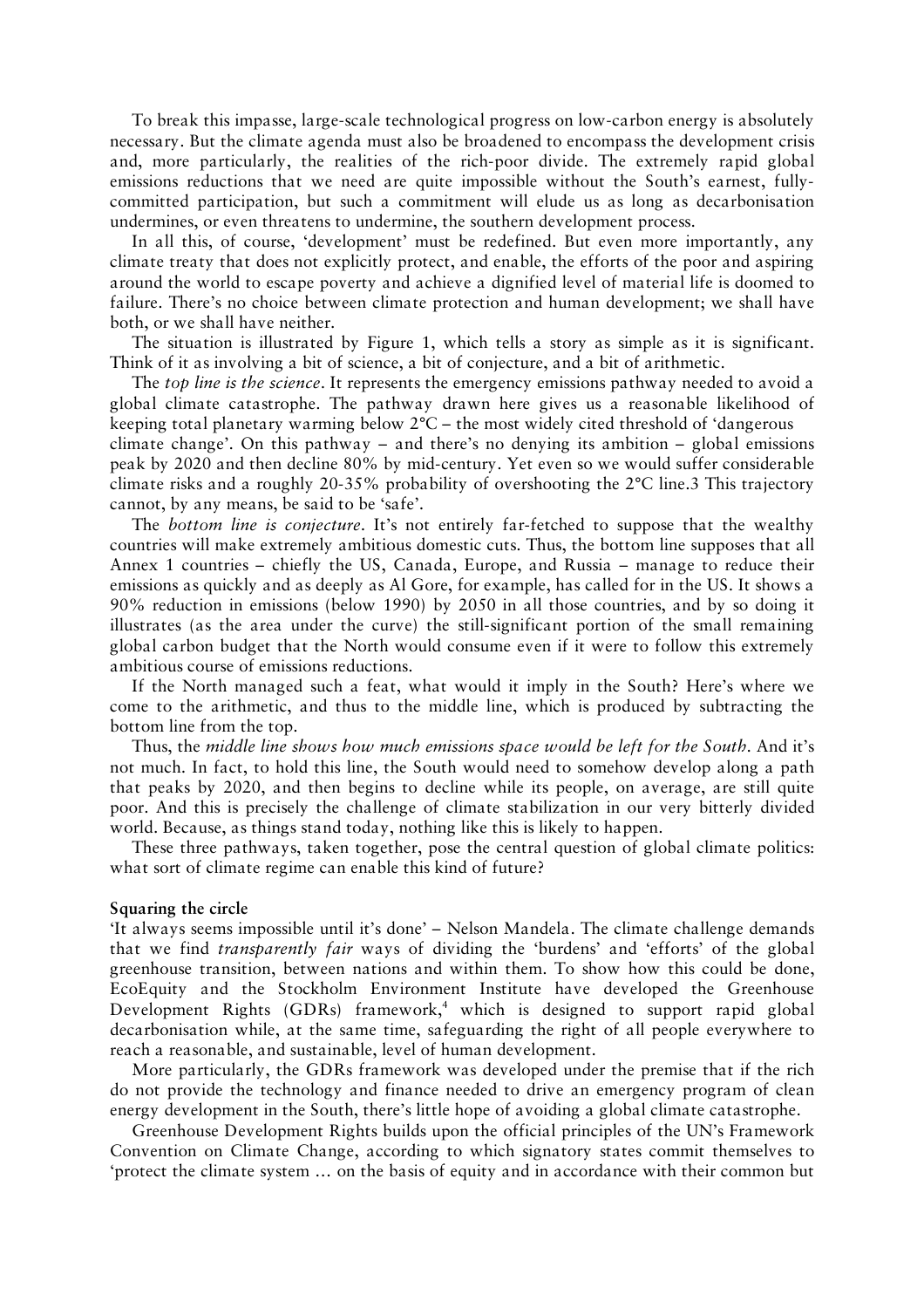differentiated responsibilities and respective capabilities.' On the basis, that is, of their historic and current *responsibility* for creating the problem and their *capacity* to pay for the solutions.

The GDRs framework combines the two into a single obligation indicator, which is used to determine both a nation's obligations to reduce emissions and, critically, its obligations to pay for climate change adaptation efforts such as flood risk management and drought-resilient water systems.<sup>5</sup>

Within the GDRs framework, each nation is obligated to bear its 'fair share' of the global burden of climate stabilization, however large it turns out to be. If that burden turns out to be small (which is unlikely at this point), then even the US – a wealthy country with a large historical responsibility – will have a small obligation. But if it turns out to be large, then the transparency and fairness of the rules by which national obligations are determined will be absolutely critical. Under emergency conditions, obscure, ad hoc arrangements – products of closed-door horse-trading between government negotiators – simply will not do.

Such a principle-based approach solves a number of problems. For one thing, it means that a wealthy nation's obligations can exceed the mitigation of its own emissions, as they must if we're to support a sustainable emergency climate mobilization. Consider the US, which by dint of its outsized responsibility and capacity must inevitably bear a large fraction of any reasonably calculated global obligation.

Why then, as things stand today, do we speak only of the emissions cuts that it must make at home? True, those cuts must be large, but isn't the real question how the US, through a mix of domestic and international efforts, can best fulfill its share of the necessary global effort?

Also, calculating national obligations as shares of a global effort opens the door to new ways to conceiving of those obligations, ways that actually make sense because they focus not on the confused distinction between the North and the South but rather on the more fundamental distinction between the rich and the poor. Is Saudi Arabia still a developing country? Is Singapore?

If so, does this mean that their elites, some of whom are extremely wealthy, should be exempt from all mandatory action under an emergency global climate transition? If so, then what about the US? Should it not also be exempt because so many of its citizens are both impoverished and powerless? If not, why not?

The truth is that no simple North-South model can yield a fair global burden-sharing system. In fact, to be defensibly fair, such a system must apportion obligations not between nations but between wealthy and developing *individuals*. Which is not to deny that this is a world of nations, or that, ultimately, nations and not individuals must accept and discharge the obligations of any climate treaty.

In the end, however, a nation's obligations should come down to the obligations of its citizens. Only by looking at the problem in this way can we finally make sense of it. In practice, we have a choice. We can give up on the notion of a fair global climate transition, or we can take intranational inequality into proper account. GDRs chooses the latter path and proceeds pragmatically – it calculates national obligations in terms of a global 'development threshold' that divides the poor, their emissions, and their income from the emissions and economic activity of those above the threshold – not only the truly rich, but all members of the 'global consuming class'.

GDRs builds upon older approaches to global climate justice, but rather than seeking to protect 'survival emissions' from the pressures of the climate regime, it sets the bar higher, and seeks to protect all economic activity below a 'dignified level of human development'. The GDRs framework sets the 'development threshold' at \$9,000 per person per year (in purchasing power parity terms). This is a global threshold, and it is emphatically not an 'extreme poverty' line, which is typically defined to be so low (\$1 or \$2 a day) as to be more properly called a 'destitution line'.

Rather, the GDRs development threshold is based on best-available notions of a 'global poverty line', and defined to reflect a level of welfare that's beyond basic needs, but well short of today's levels of 'affluent' consumption. People with incomes below the development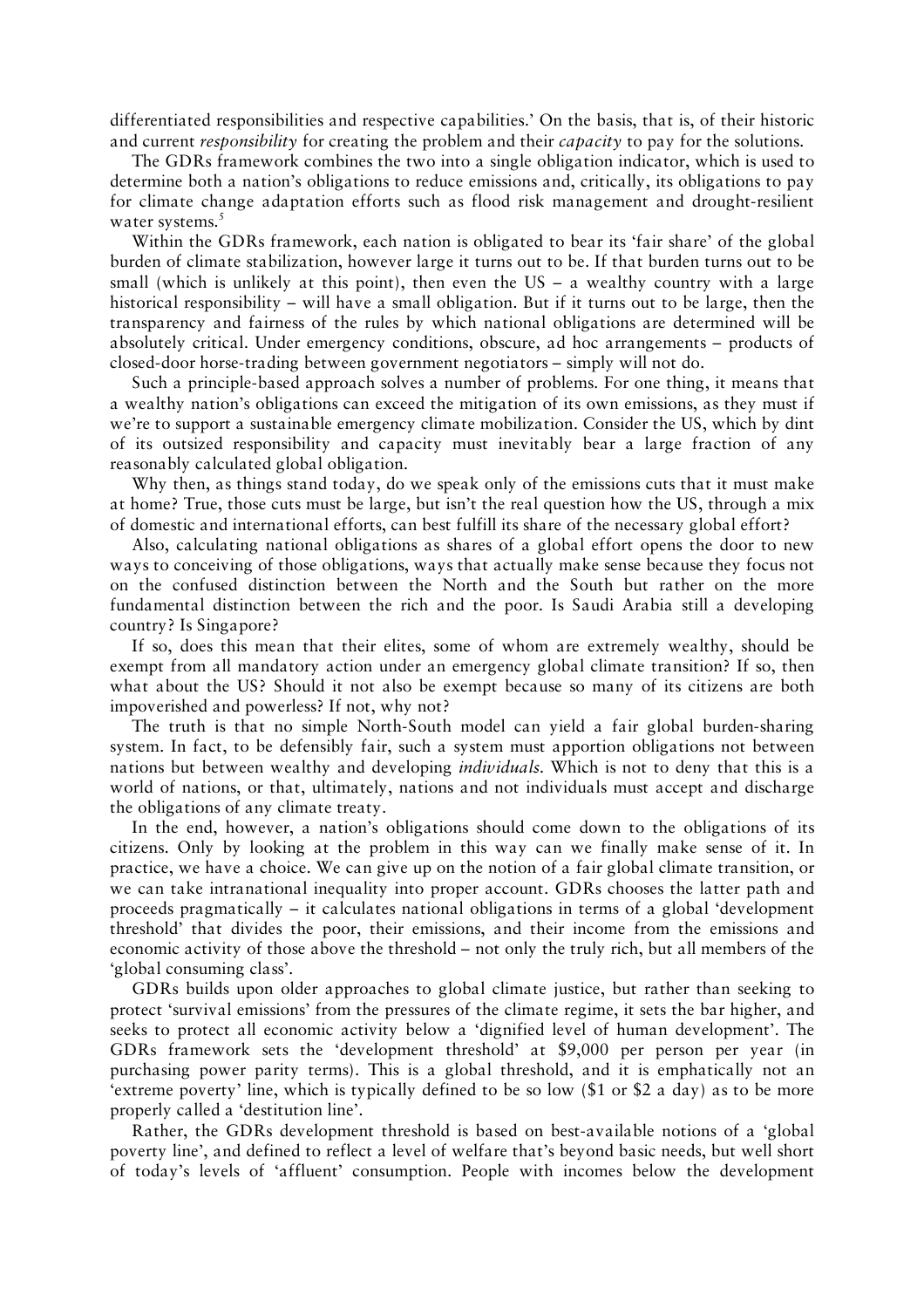threshold have little responsibility for the climate problem and relatively little capacity to invest in solving it.

Here's the punch line: under a system like GDRs, even poor developing countries have obligations, but these are the obligations appropriate to their small wealthy, or relatively wealthy, sub-populations. And these sub-populations can be small indeed. In India's case, for example, less than 1% of the population has an income greater than the development threshold, and their combined income above the threshold – their capacity – is less than 1% of the aggregate national income.

Compare this to the US, where a much larger portion (nearly 90%) of the population has incomes above the threshold, and share an income above the threshold. Or China, which falls between India and the US with about 10% of its population in the global consuming class.

All of which is much easier to explain if you look at the GDRs' burden-sharing system as a global income tax, for then you see that the development threshold simply marks a '0% tax bracket', set so as to exempt the resources of those who've not yet reached it. This is why the US, with its large percentage of the world's rich population, has a lion's share of global capacity. It has a similarly disproportionate share of the global responsibility, and thus of the overall global obligation.

Indeed, the Greenhouse Development Rights system tells us that the US has about 36% of total global obligation, while China has about 3% and India has about one-tenth of one percent.6

These are striking numbers with extremely significant political implications. They mean, for example, that any parity implied by the innumerable press reports that Chinese emissions equal or will soon exceed US emissions is utter nonsense. For such 'parity' takes no account of developmental equity, historical emissions or capacity to pay. Even more significantly, the GDRs obligation numbers imply that the impasse between North and South, an impasse that threatens to condemn us to an emissions pathway that leads only to catastrophe, can actually be resolved.

This is because a global accord in which each nation pays its fair share is, finally, possible. Not that it would be easy to negotiate, or that it could be done without courage and leadership on all sides – in the North and the South, and among the NGOs as well. But legitimately defined, such an accord would neither endanger the development of the poor nor allow a free ride for the rich.

### **Transparent, well regulated systems are needed**

Finally, two closely related points. First, the obligations calculated by Greenhouse Development Rights, or by any principle-based burden-sharing system, must be translated, at the end of the day, into (in the language of the declaration agreed at the 2007 UN climate talks in Bali) 'measurable, reportable, and verifiable' financial transfers from the rich world to the poor. In part these are obligations to pay for adaptation, but first they must support emissions reductions, because our overarching goal must be nothing less than the rapid and almost complete decarbonization of the *global* economy.

There's a lot to be said about these international financial transfers, but two points are critical – they will be large, and managing them properly is going to be a massive institutional challenge. What kind of institutions will we need to face that challenge? The only brief answer is 'all sorts of institutions', and all of them will have to be well designed and well regulated. This means that fund-based institutions will have to be effectively and democratically managed – easier said than done, as history has shown. And it means that market-based institutions will have to generate verifiable physical emissions reductions under a global cap, rather than continuing the tradition of fraud and cynicism so ably pioneered by the Clean Development Mechanism.

Second, it's no accident that Greenhouse Development Rights comes, in the end, to a progressive global tax. For while it's quite impossible to avoid the conclusion that, if we indeed wish to escape the climate trap, the wealthy must pay to make this possible, it's equally clear